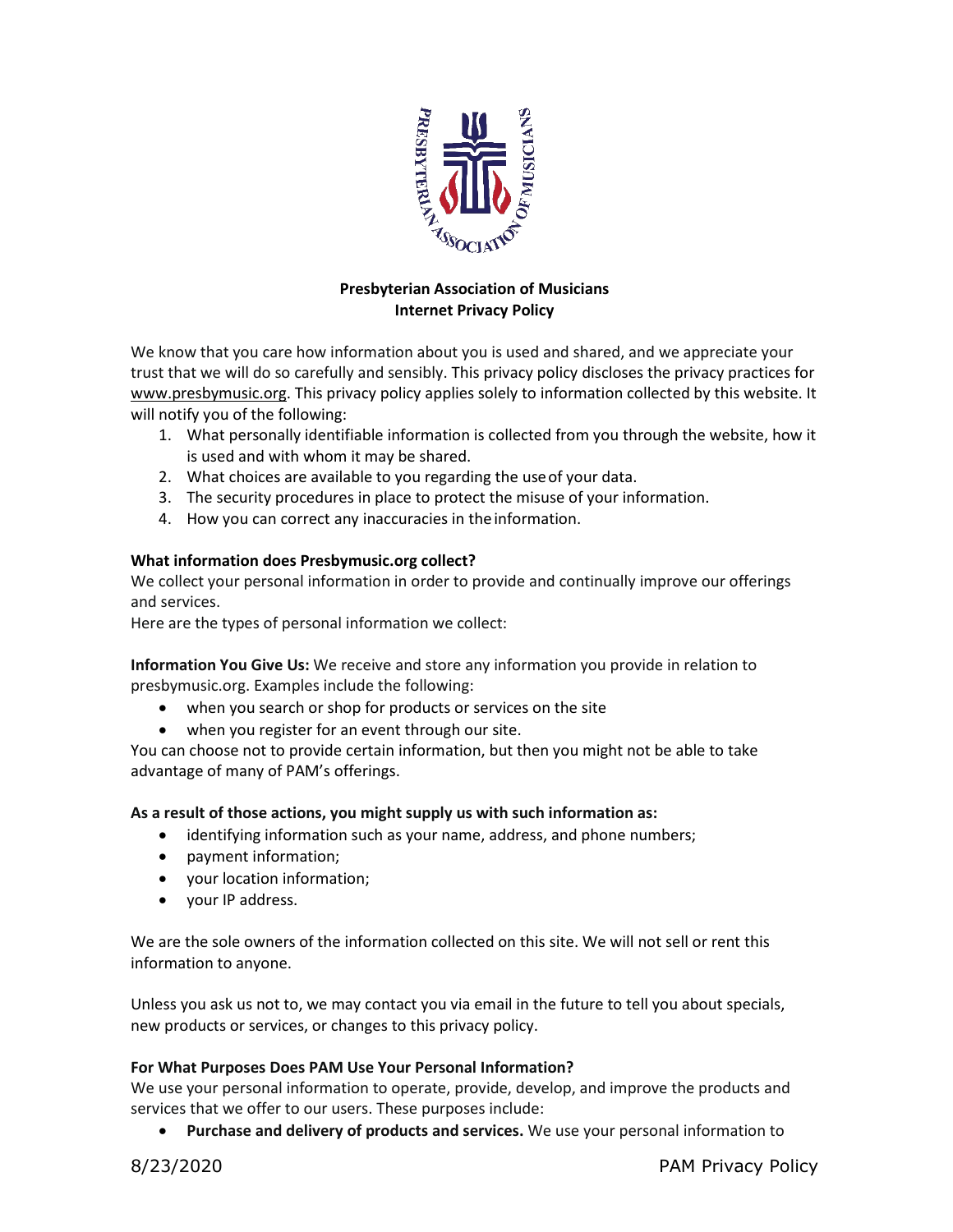take and handle registrations, deliver products and services, process payments, and communicate with you about registrations, products and services, and promotional offers.

- **Communicate with you.** We use your personal information to communicate with you in relation to PAM via different channels (e.g., by phone, e-mail, chat).
- **Advertising.** We use your personal information to display interest-based ads for features, products, and services that might be of interest to you. We do not use information that personally identifies you to display interest-based ads. (Interest-based ads are sometimes referred to as personalized or targeted ads. We show interest-based ads to display features, products, and services that might be of interest to you.)

**Automatic Information:** We automatically collect and store certain types of information about your use of the PAM website, including information about your interaction with content and services available through PAM's website. Like many websites, we use "cookies" and other unique identifiers, and we obtain certain types of information when your web browser or device accesses PAM's website and other content served by or on behalf of PAM on other websites.

Examples of the information we collect and analyze include:

- the internet protocol (IP) address used to connect your computer to the internet;
- e-mail address;
- the location of your device or computer;
- browser window size,
- device and operating system used to access the Site. The information we collect from these cookies and web beacons is used to determine information about a user's visit to our Site,
- content interaction information, including the number of visits, average time spent, pages viewed, navigation history through the website, and other statistics.

## **What about Cookies and Other Identifiers?**

To enable our systems to recognize your browser or device and to provide and improve PAM's website, we use cookies and other identifiers. For more information about cookies and how we use them, please read our Cookies Notice (hyperlink to the below information: In order to help enhance the performance and functionality of the Site, we utilize session, persistent and third-party "cookies" that store a small piece of data on a users' computers and collect certain information about the users' visit to our Site. We also use cookies to understand users' browsing and buying activities so that we can measure the success of online advertising campaigns we run on the Site. Our Site also uses web beacons (either directly or from our partners), along with cookies, to determine if a user has visited a particular website. These beacons aid in providing more relevant advertising to the user, as well measuring the success of an advertising campaign, but provide no personally identifiable information.

Cookies are small text files that web servers typically send to users' computer when they visit a website. Cookies are stored as text files on users' hard drive and can be accessed by web servers when the user visits a website or views an advertisement. A session cookie is a cookie that stores information as a user is using the Site but is deleted once the browser session is finished. A persistent cookie is a cookie that stores information as a user utilizes the Site and stores and uses that information in connection with future visits of the user to the Site. Third-party cookies and/or web beacons are cookies or web beacons provided by our technology and/or advertising partners. Any third-party cookie or web beacon that we authorize for use on the Site only collects that information described below for the same stated purposes as if we were directly collecting the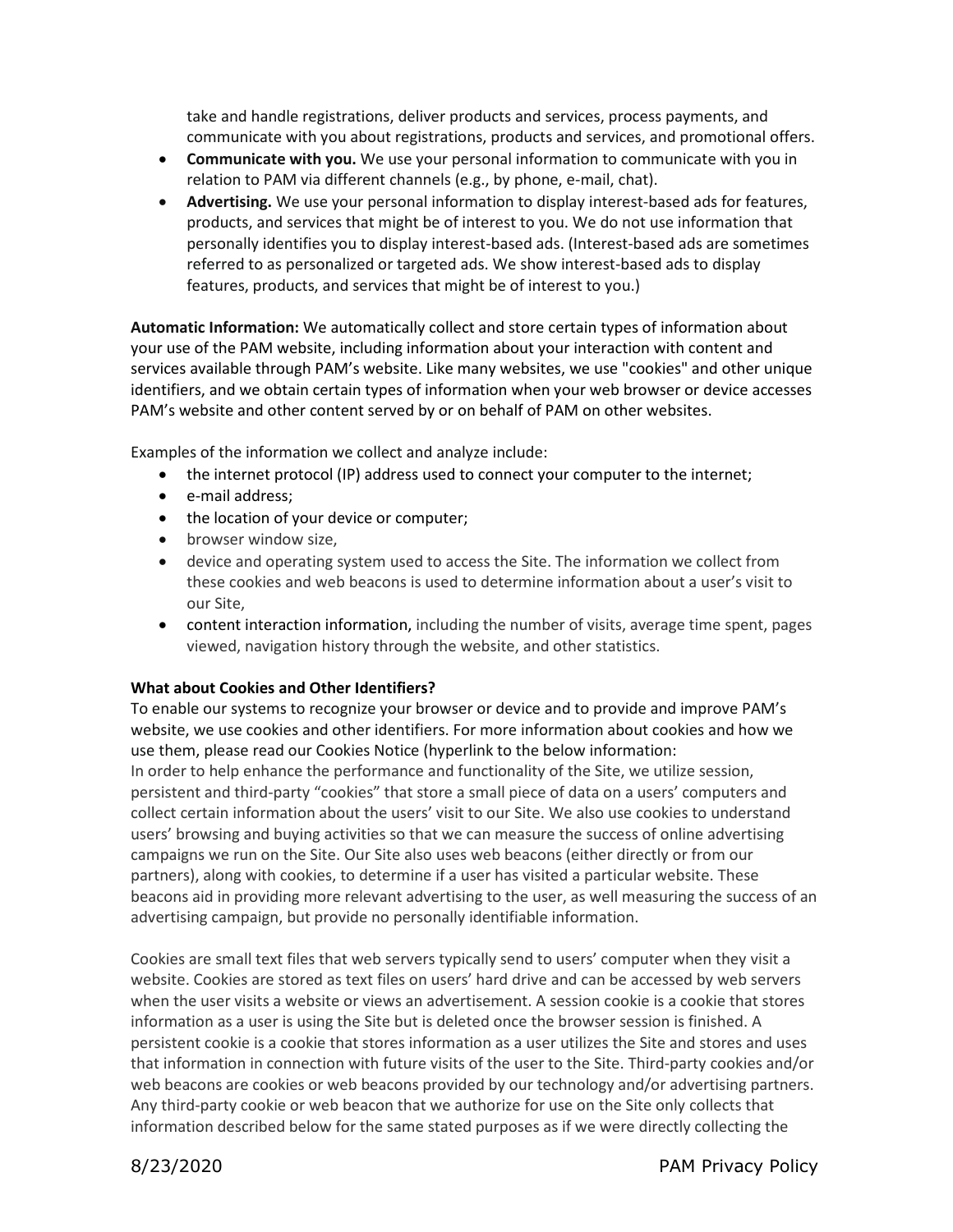information. For a third-party cookie or web beacon, the third-party will have access to the collected information in order to provide us with information or services to enhance the performance and functionality of the Site.

The cookies and web beacons we use collect non-personally identifiable information about users of the Site, including: browser used to access the site, date and time, the URL of the page being loaded, users who have visited a particular website(s), any previously assigned cookie identification (a unique identifier assigned to a user to identify repeat visitors), browser window size, the geographic location of the device or computer, device and operating system used to access the Site. The information we collect from these cookies and web beacons is used to determine information about a user's visit to our Site, including the number of visits, average time spent, pages viewed, navigation history through the website, and other statistics. This information is used to enhance the users experience while visiting our Site and to improve the performance of our Site by, among other things, allowing us to monitor Site performance, making the Site easier to use, measuring the effectiveness of promotional placements, and tailoring the Site (including the ads and offers a user receives) to better match a user's interests and preferences.

Users who prefer not to accept cookies can set their Internet browser to notify them when they receive a cookie or to prevent cookies from being placed on their hard drive. If you consent to our collection of cookies and you subsequently wish to withdraw your consent, you will need to manage the settings on your web browser to delete all cookies and disallow further acceptance of cookies. Please note that disabling cookies on your browser will prevent us from tracking your activities in relations to our Site, however, it may also disable some of the functions and features of the Site and the Site may not work properly.

If you would like to determine your consent status, please contact us at:  $pam@pcusa.org$ .

By continuing to use our Site, you are agreeing to our placing cookies and/or web beacons on your computer in order to analyze the way you use our Site. Please read this cookie policy carefully for more details about the information we collect when you use the Site.

If you do not wish to accept cookies or web beacons in connection with your use of this Site, please discontinue use of the Site.

## **Your Access to and Control Over Information**

You may opt out of any future contacts from us at any time. You can do the following at any time by contacting us via the email address or phone number given on our website:

- See what data we have about you, if any.
- Change/correct any data we have about you.
- Have us delete any data we have about you.
- Express any concern you have about our use of yourdata.

## **How Secure is Information About Me?**

We take precautions to protect your information. When you submit sensitive information via the website, your information is protected both online and offline.

Wherever we collect sensitive information (such as credit card data), that information is encrypted and transmitted to us in a secure way. You can verify this by looking for a closed lock icon at the bottom of your web browser or looking for "https" at the beginning of the address of the web page.